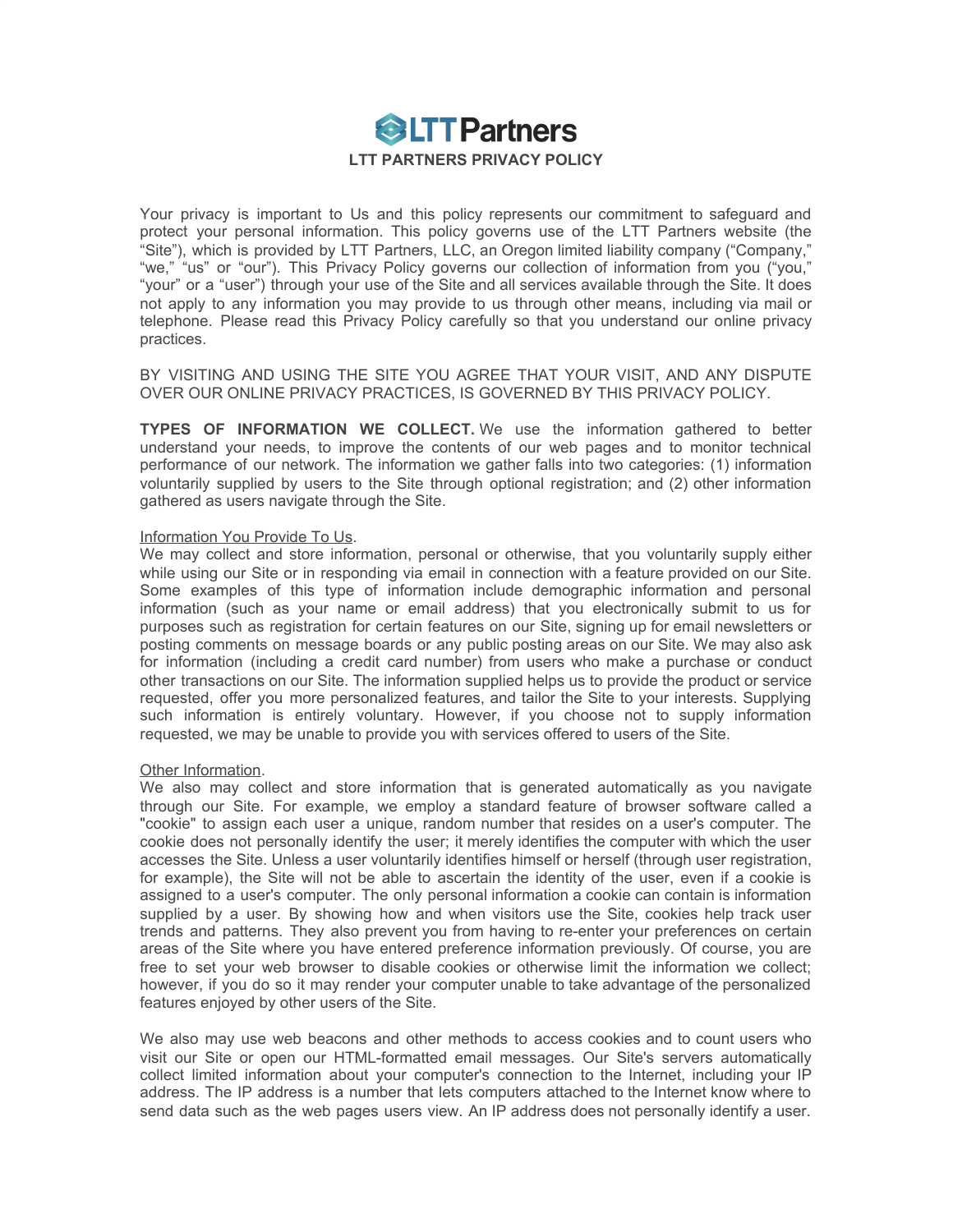We use this information to deliver the Site's content to you upon request and to measure traffic within the Site.

We may use cookies, web beacons and similar technologies to collect non-personally identifiable information about users of our Site and about activity that occurs within our Site, and we may use this information to, among other things, serve targeted information on our Site. The information collected allows us to analyze how users use the Site and to track user interests, trends and patterns.

**HOW WE USE AND SHARE YOUR INFORMATION.** We use the information we collect in a variety of ways, including using the information to customize features and advertising that appear on the Site. We also may provide your information to third parties, such as service providers, contractors, and sponsors, for a variety of purposes.

## Our Use of Information.

The information we gather and collect enables us to provide the Site and to help you partake of our services. You agree that we may use your information to:

- contact you for customer service purposes
- contact you to inform you of important changes or additions to our Site or the services offered over our Site
- to send you administrative notices, offers and any other communications that we believe may be of interest to you
- operate, improve and maintain our products and services, including analyzing user behavior, and
- administer promotions, provide features and display relevant content to you.

You may withdraw your permission and prevent our use of your information by contacting us using the contact information below.

## Information We Share.

You consent to our sharing of information for the purposes described below:

1) Service Providers and Contractors:

We reserve the right to disclose to service providers and contractors all of the information that we collect online about you and other visitors to conduct business on our behalf. These activities could include processing payments, maintaining this Site, and providing business services to us or to you.

2) By Law or to Protect Rights:

We may disclose information when we believe that disclosure is necessary to comply with the law, to enforce our intellectual property rights, or to protect the rights, property or safety of us and our employees, and if necessary to defend against third-party claims. We may also disclose information when requested to comply with a court order, investigation, or governmental request.

3) Business Transfers:

If we go through a business transfer, such as consolidation, merger, restructuring, acquisition, or sale of part or all of our assets, you acknowledge and consent to the transfer of your information. You further acknowledge and consent to the continued use of your information by the recipient so long as they comply with this Privacy Policy.

4) With Your Consent:

We may share information when you provide us with your consent to do so. This may occur when you consent affirmatively or it may occur through your use of the Site as provided in this Policy. For instance, when you request information or services from our affiliates, partners,